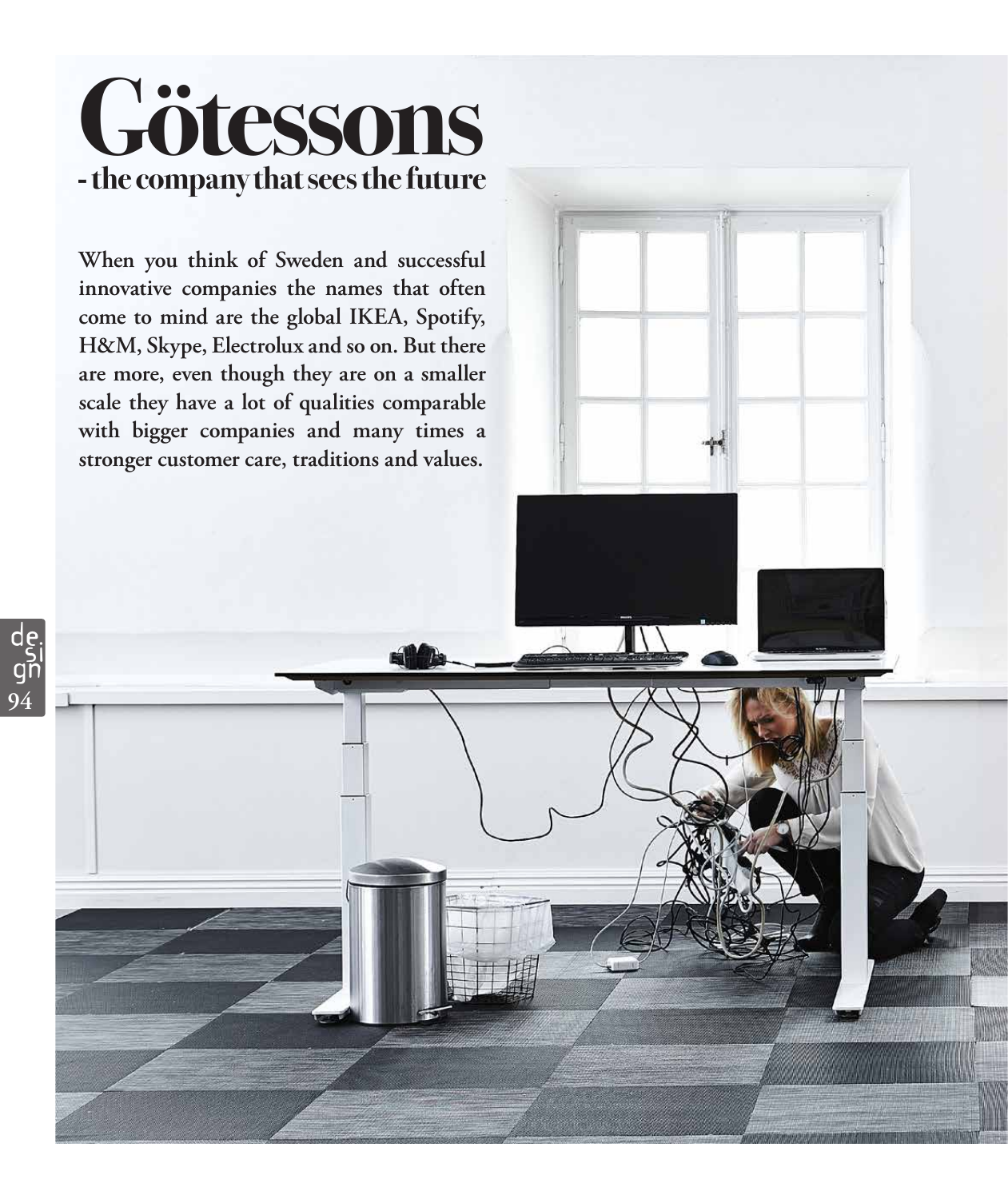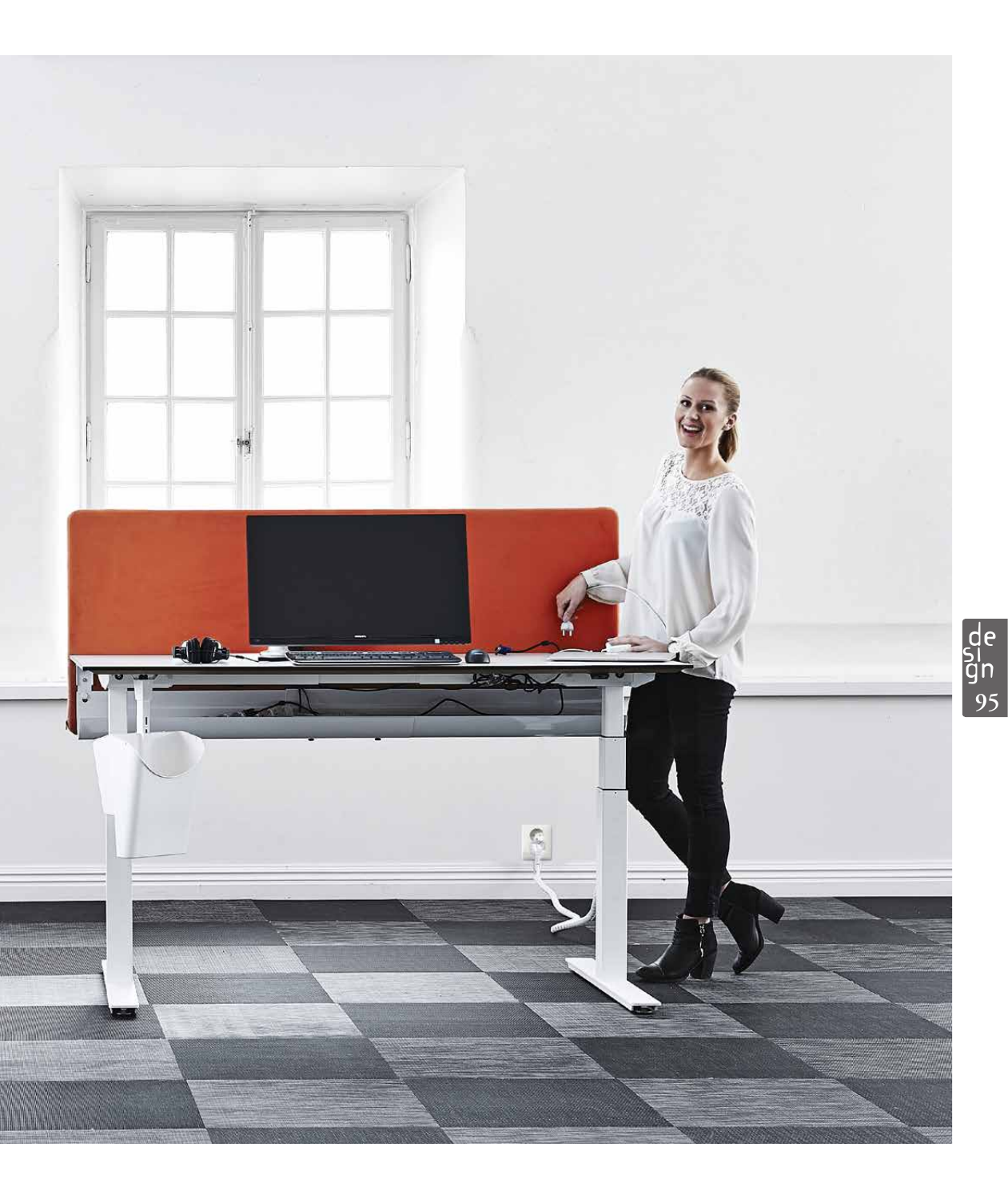

otessons has been synonymous for hard-working entrepreneurs and innovators for over three generations. Today Johan Götesson is CEO of Gotessons. His father, Ola Götesson, started the company, and there is a long tradition of entrepreneurial spirit in the family. When Johan talks about the company, you quickly understand that they are not like other players in the market. For Gotessons it is about understanding customer needs *before* the customers does – then developing a solution, their own or together with designers.

'When my father started in 1986 in a corner of a room in Dalstorp, he made wire products such as paper trays, hat racks, dish racks etc. but with the computer boom, we began developing products for a better working environment in the office,' says Johan.

In 1993 Gotessons created a new concept, the first ever cable holder on the market. Since then, many new products have been developed and marketed, often unique of their kind in both form and function. Today the product range has expanded into the conference and hotel industry. Gotessons is about creating an ergonomic, comfortable and stylish environment, with the right products and preferably in collaboration with interior designers and architects.

What distinguishes the company from others on the market? 'Gotessons is a bit of an innovator in the industry. Furthermore, we are good at seeing the big picture and communicating it,' Johan explains.

Gotessons has been operating since 1990 in the present sector and is now the market leader in its segment in Scandinavia. The company has a well-established sales network of over 2,000 dealers around the world. Gotessons deliver products to market-leading companies like Kinnarps, EFG, Martela, Isku and many other major office furniture producers. Gotessons has seen a strong increase in export in recent years with many new customers.

The acquisition of Acoustic Environment in September 2015 will mean that new markets will open up with new customers, which allows them to increase "after sales" for both companies. This can be achieved partly by post-assembly work at a customer a year after project installation, making additional needs analysis and ultimately sales.

The company was started by Ola Götesson in 1984. A generation shift took place in 2007 when his son Johan Götesson acquired a majority share holding in the company. In 2013 Connecting Capital Sweden AB acquired 70% of the company and Gotessons management 30%.

Now the Gotesson group provides the market's most functional and well-designed solutions for office workplaces, conference rooms, public spaces and hotels. Gotessons combines the commitment and care of a small company with the efficiency and seriousness of a large company. Three important elements for the future within the areas the group focuses on are sound, light and air. Gotessons expects continued growth in these 3 elements through continued expansion in the export market and the acquisition and implementation of Akustikmiljö in Falkenberg AB.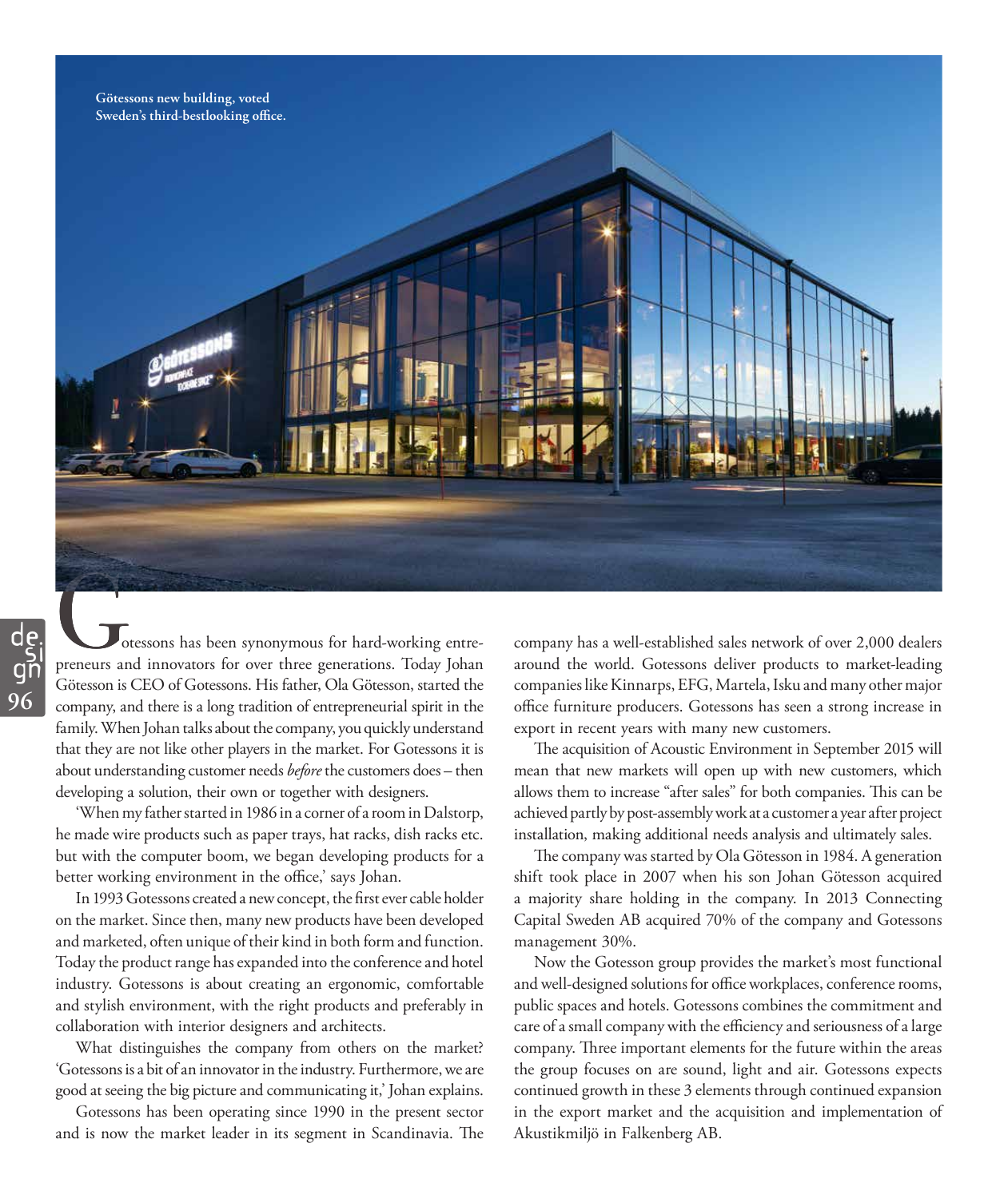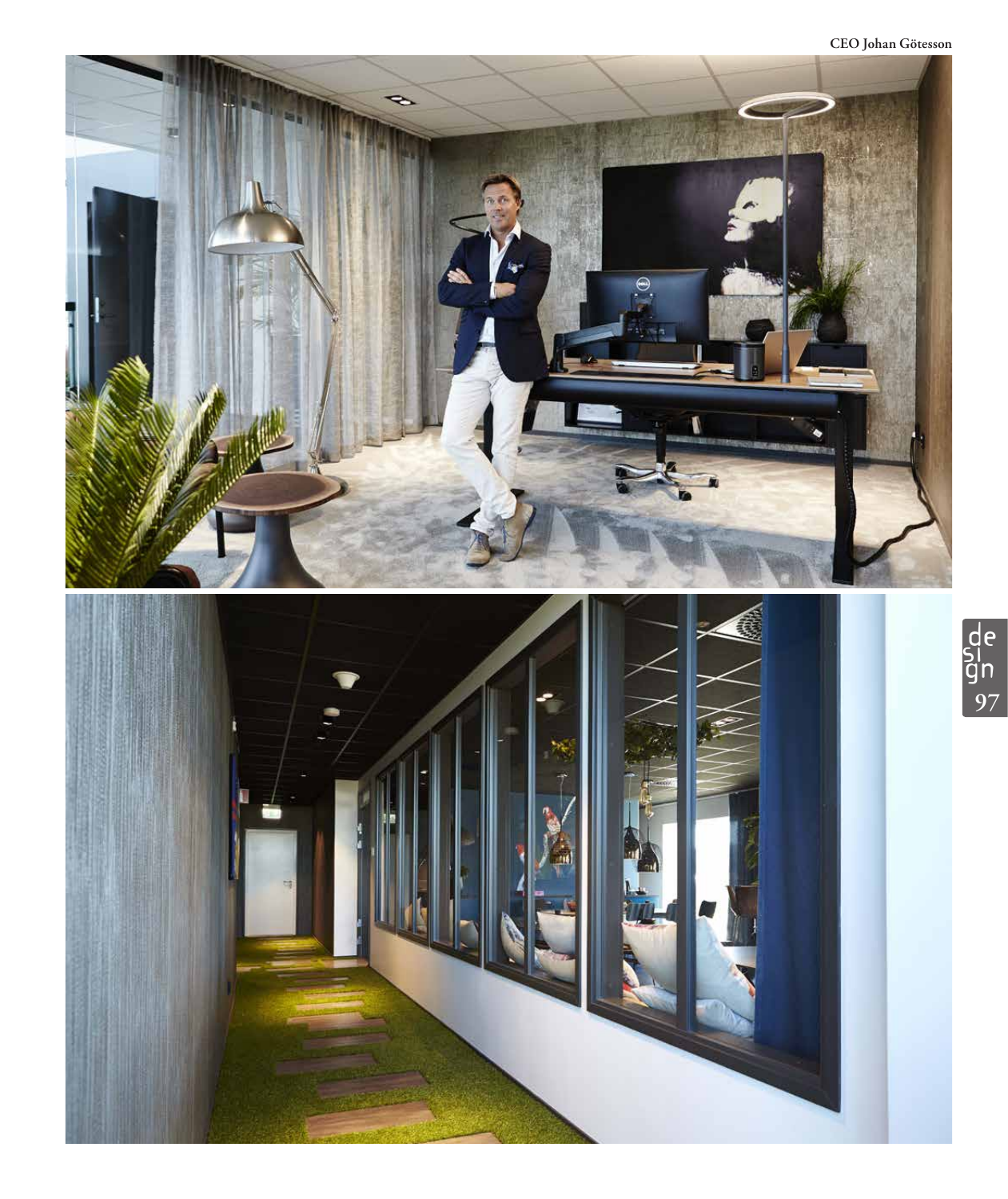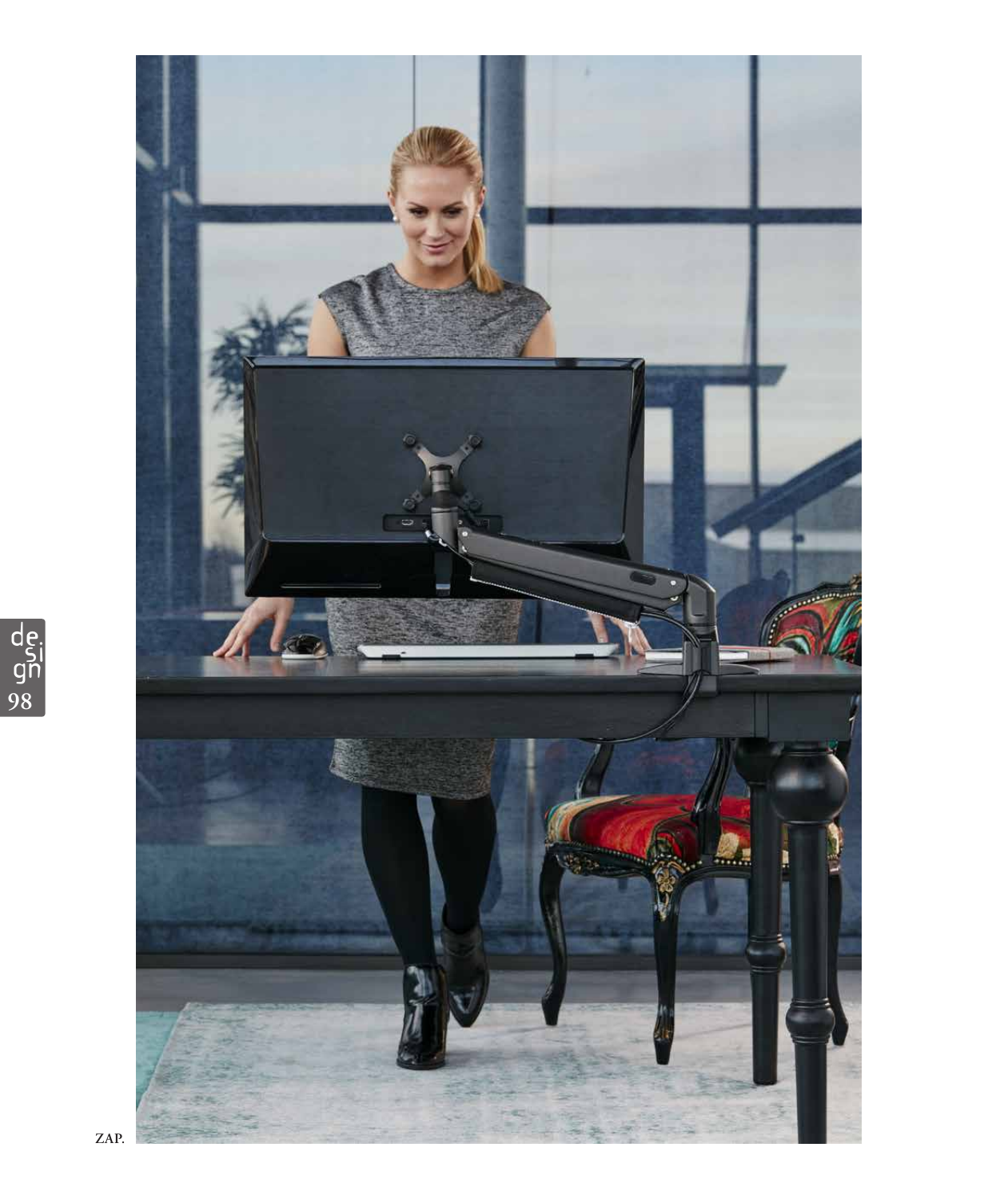

**The huge conference room, with 3.5 m tall palm trees in the conference room can even be seen from the motorway. The thought comes to mind that both concisely listed agendas and discipline are required from meeting participants to prevent their attention being caught up in the panoramic view.**

**99** de<br>si an<br>gn

Gotessons sees a clear trend that, in combination with the increasing rental rates in the big cities & prime locations, the office space is getting smaller and more compact because companies see it as unnecessary to pay for more space than required. More staff in less space means open offices, smaller office desks and small storage facilities with poor acoustics, which increases the need for smart products and solutions for better storage and acoustics.

In a study done by the office furniture company Steelcase in 2015, 85% of respondents said that they could not concentrate at work. The noise level in open offices is generally higher than in smaller offices. A higher noise level has a significantly negative impact at the work environment. Overall, interior design has become increasingly important when it comes to attracting and retaining skilled staff within companies by utilizing existing space optimally and creating a healthy work environment from an acoustic perspective.

'It is very important for the group to continuously analyze current trends and ride the wave of current demand and to adapt to new and established customers,' says Johan Götesson. Trade shows are an important part of Gotessons marketing where the company has

positioned itself as an innovative player that is always ahead in terms of design, new products and product development.

The new HQ at Rönnåsen enables increased brand exposure as well as entirely new opportunities to display Gotessons products in real-world environments.

Products that contribute to sustainability and a fresh air climate in the office make up a very interesting segment for Gotessons.

In many countries with serious air pollution, it is unhealthy to live outdoors. Driving a scooter in a big city in China is a health hazard. With the new global climate awareness, now efforts are being made to address the problems. Consumption must become more sustainable, everyone agrees on that, and this will also affect the market for office furnishings.

Johan Götesson recently visited China where there is a great demand for Scandinavian design and healthy accessories for the office environment. Contributing to more sustainable solutions is not only ethical, it can also be a really good deal, he explains.

'We believe that our screen with PAZ, Pure Air Zone, can become a real bestseller. There is a screen with a built-in particle filter that absorbs everything from pollen to diesel particles.'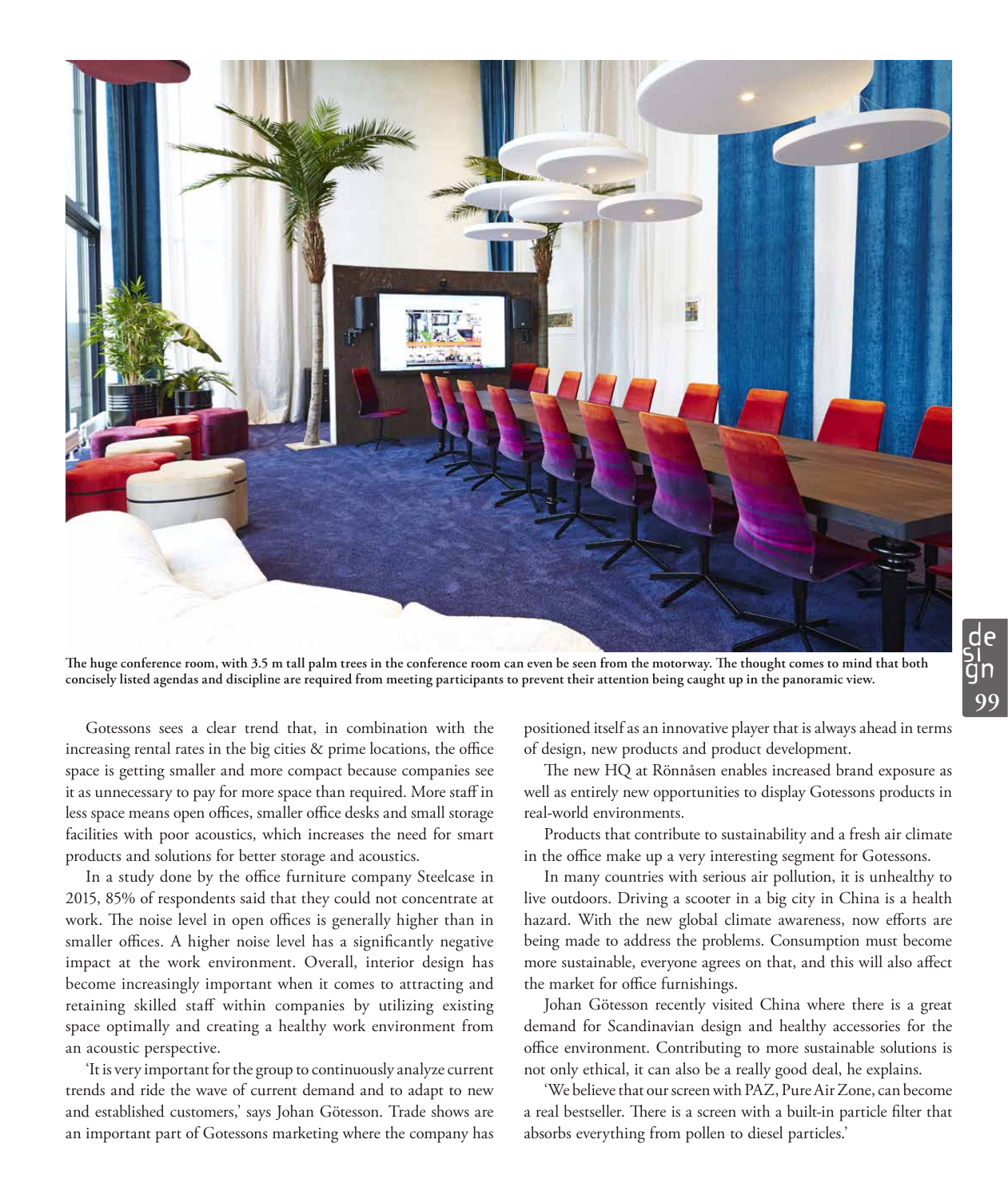

**Reception at Gotessons, on the picture you can see the new lamp from Gotessons – Led Orchid is an exclusive and modern desk lamp for maximum range and flexibility.** 

**100** de.<br>Si gn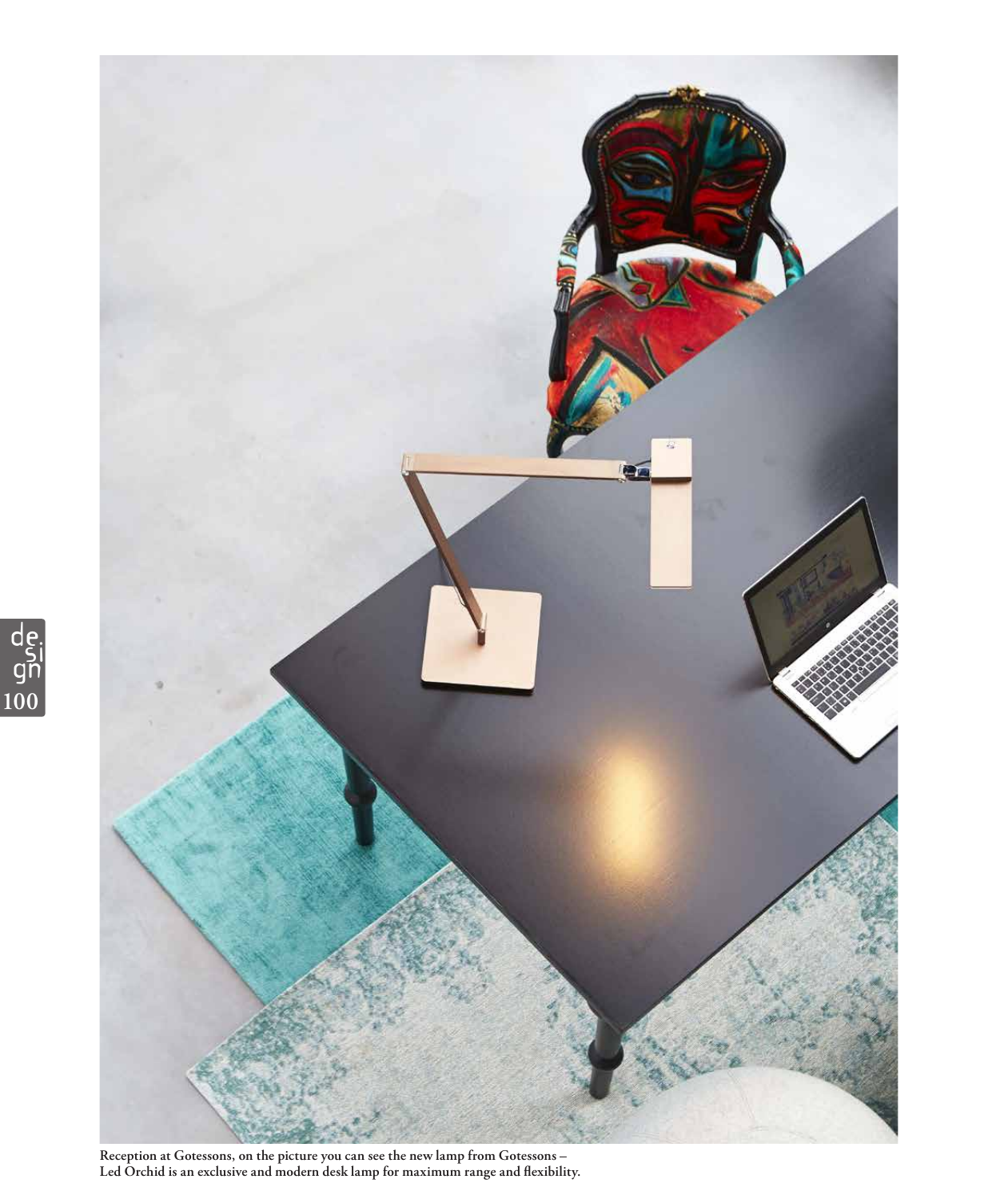

**Historical wall – affixed across an entire wall is Gotessons' story, in the form of old newspaper clippings and photographs. The street artist Emil Olsson has now made it all into a work of art.**

**101** de<br>si an<br>gn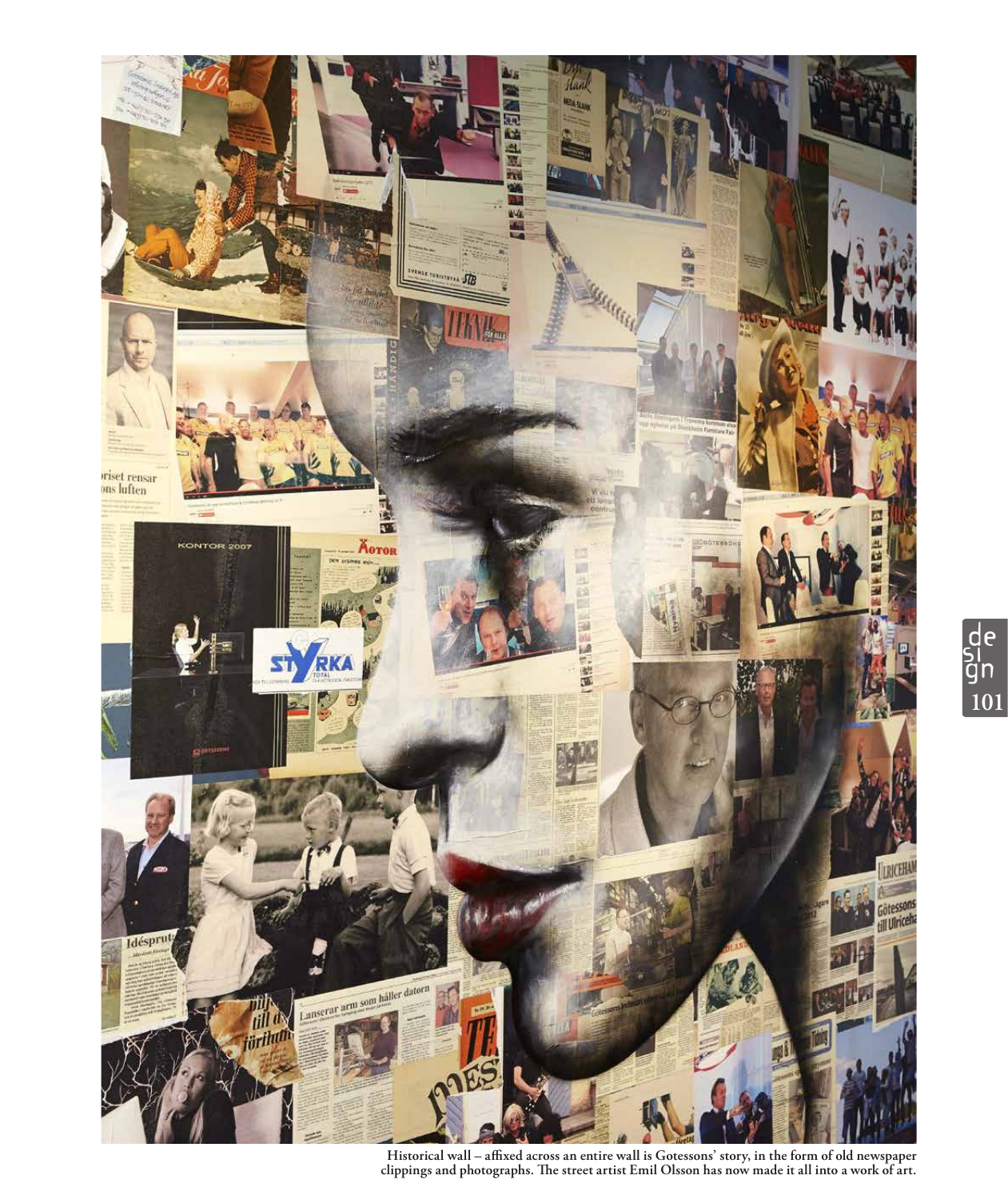

**102** de.<br>Si gn

**Inauguration Party was acclaimed as party of the year by most of the 170 clients and friends of Gotessons.**

Playfulness is also something that sells. Computer Monitor protection in different colours with a zip around became a real bestseller for example.

'It was a product that came right in time when more people are working in the so-called modern open and flexible office. With a screen protector or a pouf with built-in storage, you can express your personality with the little details,' says Johan, adding: 'Imaginative products with function continue to be our hallmark.'

Last summer, Gotessons moved in to their new premises in Ulricehamn. There is no need of extra imagination when you step into Gotessons HQ. They have invested in an interior that both highlights the company's products and innovations and captures its identity and philosophy. The interior design firm Joy of Plenty was responsible for the new deco. The first thing that catches your eye in the three-storey high atrium is one of Gotessons best sellers, the sound absorber called *Sound Off* .

A jungle theme runs throughout the building, with its lively colours, and various materials, matching the company's range of products perfectly. One of the meeting rooms has a safari feeling

with different wild animals on the walls, symbolizing the different personalities of Gotessons employees. Each department has been decorated to showcase some of Gotessons own designed products.

The staff at Gotessons are very happy with their new workplace which is both creative and very personal. 'We have received a very positive response and a lot of spontaneous visits from our customers since we moved here. We really got a design that sticks out from the traditional. It is important to create a sense of pride among the crew. We have great fun at work and in this environment we will enjoy our job even more,' says Johan.

The company has designed the building so that they can grow, for example, they have a third floor that initially will be used as a showroom. 'Before we moved to the new building, we had two different properties in Dalstorp, about 25 km south of Ulricehamn,' Johan explains. 'When we didn´t have any more room to grow we took the decision to build something new with a better location for both customers and staff. And when the new highway opens between Stockholm and Gothenburg in October, we will be right there in the centre.'

LOFT asked Johan Götesson how he sees the company's future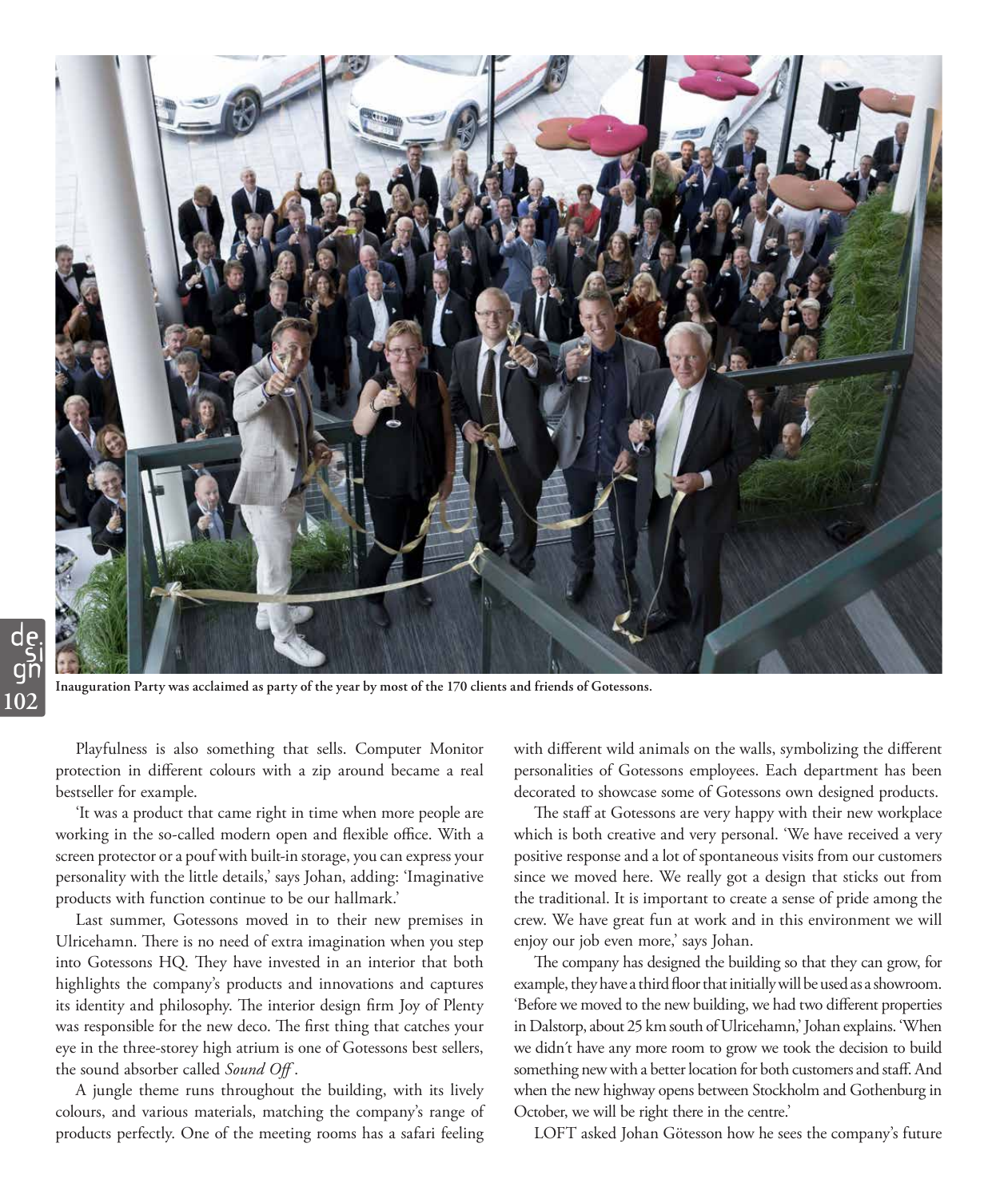

**The entrance surrounded by glass and the ceiling is fourteen meters high. A custom-built white steel staircase with flashes of sponged-on green which leads up towards the upper two floors; and the outlandish starfish-like seating in the middle of the entrance hall. 103**

development. 'Identifying customer needs and solving problems has always been Gotessons strength,' he says. 'Today screens which create privacy between work spaces in open offices and sound absorbers are bestsellers. We know that building owners, landlords and businesses are demanding ergonomic, functional and well designed environments.'

'We bought the company Akustikmiljö in Falkenberg in September 2015. Acoustics is a segment that is growing and our solutions are for both business and public spaces,' Johan explains. 'More and more companies realize that a good sound environment can be a means of competition in the market. Restaurant Guests, for example, want to be able to talk to each other during their visit and pupils achieve better results and the teachers get better work if the sound environment in classrooms and corridors is good.'

It is the company's vision to become Europe's leading provider of accessories for the office workplace and one of the leading suppliers in the group's niche for public environments, conference and hotel environment.

When LOFT met Johan Götesson and he described how the company grew, he recalled a day when he was having lunch at restaurant Haga in a small village where Gotessons and this story

started. There are 900 inhabitants in Dalstorp and everybody knows each other, so when a girl came in whom nobody knew, Johan and sales rep. Patrik nearly fell off their chairs. Johan immediately concluded that she must be a model and he called the other big company in the village, Svedbergs ,which his grandfather started up once upon a time.

He checked if there had been any photo shoots that day. And indeed, Konrad's tiles that worked together with Svedbergs had borrowed their premises for a photo session.

 Johan contacted CEO Frederick Zimmerman and swiftly got the model's name and number. It turned out she was a former Miss Sweden model, nowadays a sports teacher, and she then became Gotessons model and front page catalogue for the next 8 years.

Due to Johan´s fashion passion and an eye for detail, he has always been in charge of all photo shoots, so he got to know Annette well. When Johan mentioned his interest to kick start export and that Gotessons needed an export manager she immediately suggested a Dutch guy who was married to her best friend, living in Spain and planning to move up north.